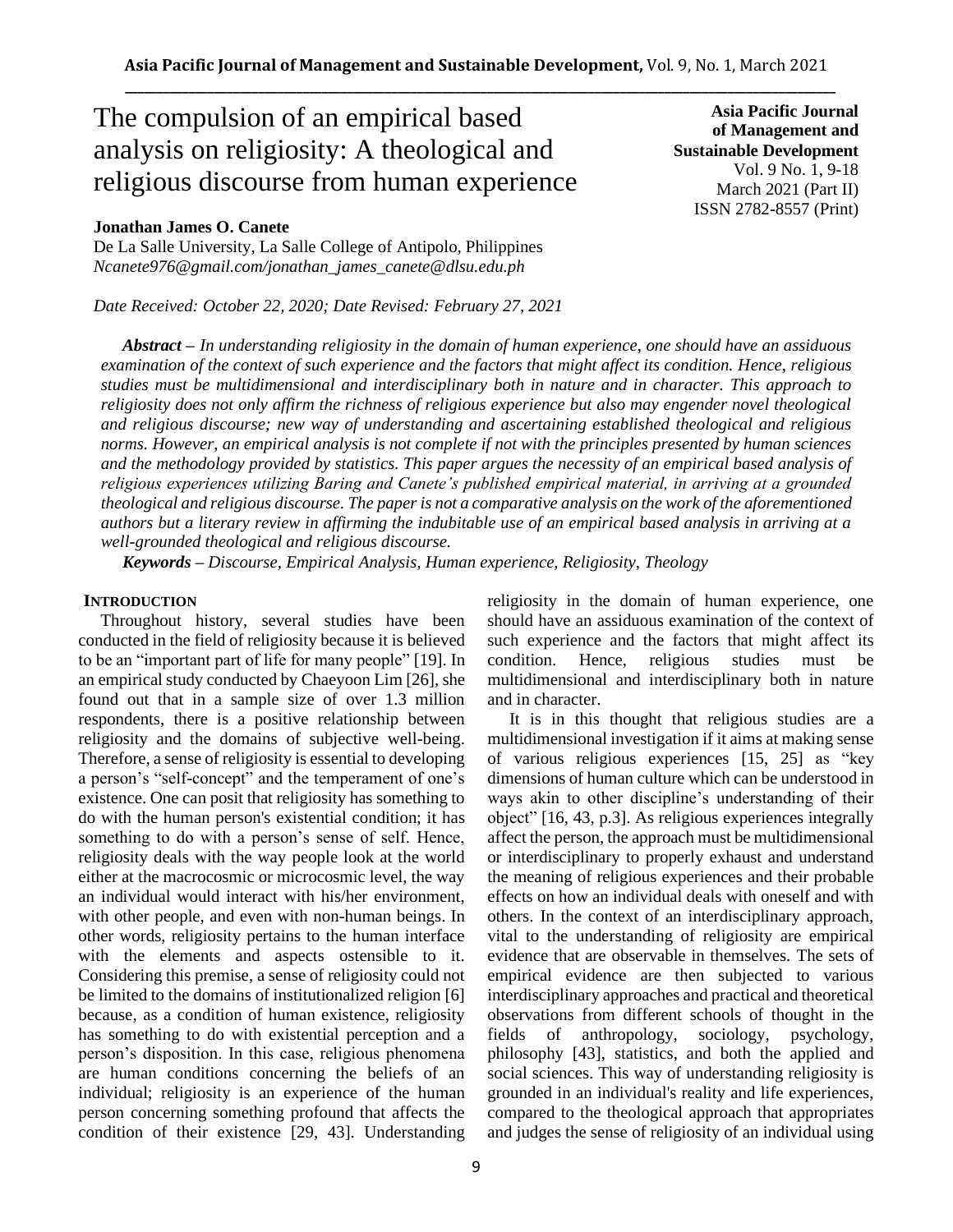the lenses of Christian tradition precepts; theological reflections are grounded on the Judeo-Christian tradition. Such a way of comprehending religiosity "rested upon an acceptance of the truth claims of the tradition" [43, p.3].

This way of measuring and understanding religiosity has the tendency to limit the richness of religious experience by disregarding empirical accounts exclusive to the very perception of an individual and are analogous to their experiences. Theological reflection founded exclusively on Christian tradition tends to disregard the empirical dimension of religiosity and judges the quality of such experience as "religious" if it conforms with the established doctrinal and magisterial parameters of the Christian tradition. If a particular religious experience and the kind of religiosity that an individual exhibits do not coincide or even conform to the Christian tradition's categorical mandates and imperatives, it would then be a proscribed religious experience. However, this would disregard the mystery of the incarnation; the essence of *kerygma;* the way of the disciples that the Christian tradition upholds. De Mesa [12] argued that the way of the disciples and the crux of their evangelization (*kerygma*) is established in their fraternal relationship with the man on the cross; the man who created a dissonance in the cognitive, practical, and cultural fabric of society from his time to the present.

The coming of Jesus into the disciples' lives was an incarnation experience where the propinquity of God's presence was unfolded and made available in their midst. The theological significance of the disciples' evangelization is founded on their "nearness" to the presence of Jesus which provided them with an experience of the very person of Jesus; an experience like no other; a religious experience. Therefore, in this context, one can see that the Christian tradition is a theological exposition of the disciples' religious experiences on the person of Jesus who freely manifested himself and gave them new perspectives in looking at reality and in living their lives [5]. The disciples' religiosity and their new approach towards life are outcomes of their religious experiences. In context, one must be compelled into believing that religiosity only has something to do with and can only be measured through the lenses of established religion and institutionalized tradition. As a product of human experience, religiosity is an integral part of the life of an individual that has something to do with how one conducts oneself [3].

Therefore, religiosity's empirical dimension should not be discredited in any form of its theological discourse. By analyzing the empirical aspect of religiosity, one cannot know the lingering religious temperament of an individual that might augment some theological reflections rooted in the lived experience of the individual to the rich well-spring of theology and religious studies. Hence, empirical-based analysis on religiosity and its aspects provides an avenue for a theological and religious discourse between theological reflection based on the Judeo-Christian tradition with the theological reflection based on contemporary religious experiences. This discourse would then create newfangled theological reflections that deconstruct and reconstruct previous theological and religious beliefs to arrive at new models of theological and religious discourse [46] that makes faith relevant and rooted in the contemporary context of the human person [22]. Hence, theological reflections based on empirical analysis of religious experiences constituting an individual's religiosity gives new ways of excavating more effectively the richness of faith and religiosity in the lenses of society's ever-changing context.

This is precisely what Baring of the Theology and Religious Education Department of De La Salle University and Cañete, an Applied Theology student, did in their respective published papers. Both authors were able to examine the sense of religiosity of selected individuals in the context of their religious perceptions and experiences. Baring's [2] manuscript entitled *Children's image of God and their parents: Explorations in children's spirituality* and Cañete's [7] work entitled *Teaching basic theological doctrines on love, marriage and religiosity: Reconciling the Church's teaching and the perspectives of Catholic teens* offer a theological discourse on religiosity and all its aspects, particularly in the field of youth spirituality on the level of empiricallybased data gathered from their respondents and the statistical treatment they used in interpreting and making sense of the same data they have gathered in relation with the respondents' religious perception.

Hence, this paper aims to explore further and analyze the methodology and statistical treatment utilized by the authors mentioned above to know their respondents' religious perception. Knowing how they make sense of the empirical data they have gathered is crucial for understanding how religiosity is seen in the way their respondents look at reality, the idea of God, religion, moral precepts, spirituality, and the like. Likewise, this also attempts to assess that empirical-based analysis on religiosity provides adequate theological and religious reflection that appropriates the faith and the relevance of God in today's context.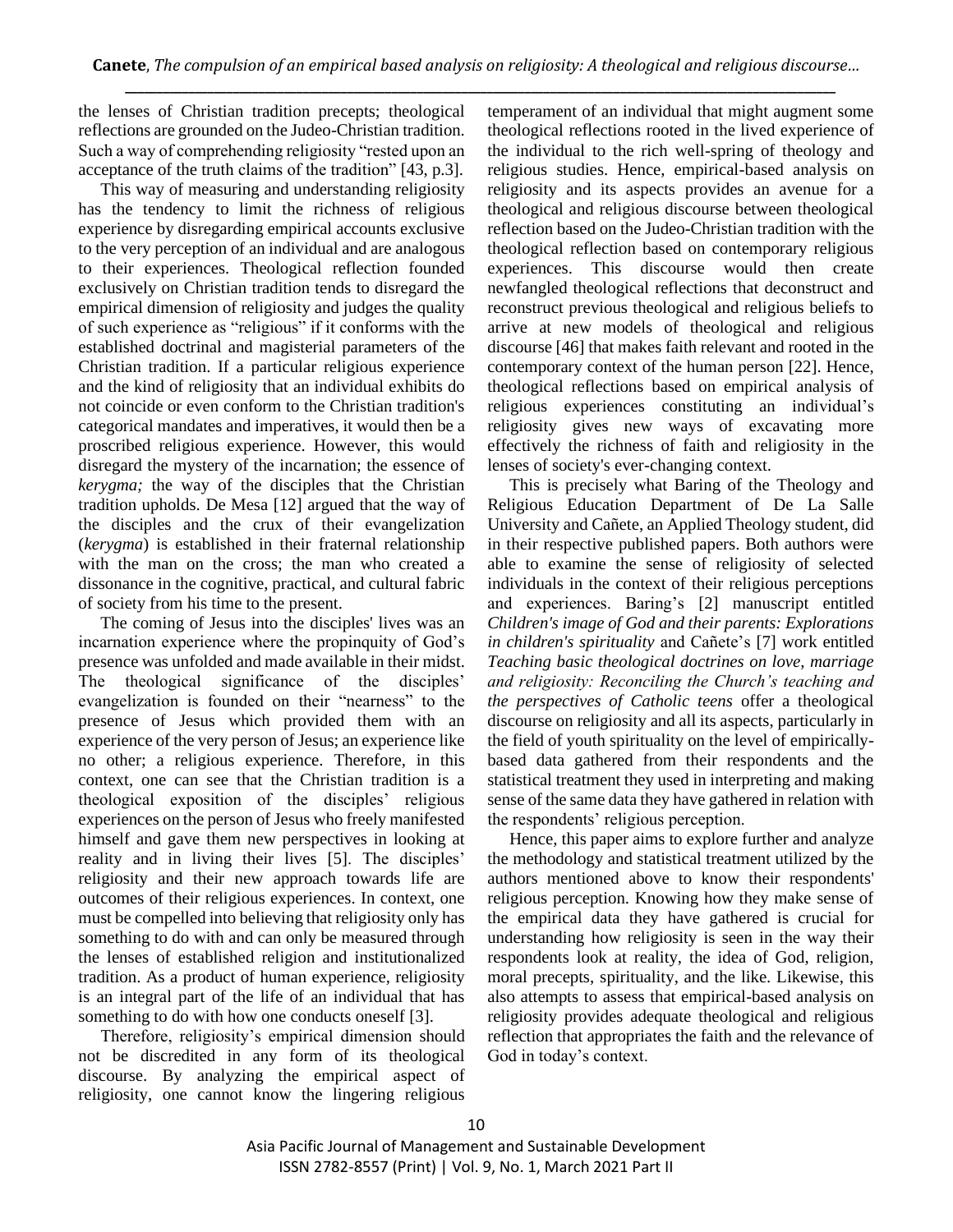## **LITERARY REVIEW**

#### **An Initial Look at Baring's Children's Image of God**

As mentioned, religiosity has something to do with a person's disposition towards something that one believes, and how this disposition affects the way one looks at reality, and the manner of relationship that one has with himself or others, that comprises the person's very mode of existence [1, p.10]. In this case, the Filipino theologian and religious educator Baring had excavated, in his empirical research the area of religiosity that has something to do with the interconnectedness on "how children's experiences with their parents are expressed together with their image of God" [2, p. 277] which tells a person as to the kind of spirituality that they have. In other words, in this case, children's religiosity can be seen in their spirituality, closely tied up with their image of God in connection to their relationship with their parents.

The study of Baring aims to discover and probate with the use of empirical data and statistical analysis the interconnection of children's perception of their mother and father to their image of God. Here, one can determine two predominant variables – the image of God and the perception of parents. The task is to determine whether there are a close association and correlation between these two predominant variables and whether one variable affects the other predominant variable and other closely related variables. With the use of relevant literature, Baring noticed that various theories explain the effects of different factors on children's concept of God [14, 17, 33, 41], but it is the work of Rizzuto [37] that made a groundbreaking claim vis-à-vis the formation of the image of God in children through experienced-based or conceptually grounded methodologies [2]. In other words, an idea of God is formed in an individual at the early age of development through external experiences and mental introspection. "An image of God reflects one's experiences reinforces the claim that God images are formed concerning the individual's appreciation of the self and parents" [2, p. 278] [6, 38, 40]. Moreover, apparent to this is the study of De Roos [13] where the defining factor that takes utmost influence in the formation of the image of God among children is their relationship with those persons whose presence is evident in their developmental stage, or in the language of De Roos, the children's caregivers<sup>1</sup>. The quality of the relationship that children have with their caregivers has something to do with the nature of God's image formed among children. Hence, vital to De Roos for children to have a positive image of God is to have a good rapport with caregivers.

Baring [2] challenges this premise and the general assumption that one might think of when analyzing the concept on the influence of caregivers of De Roos [13], by considering the context of families in the contemporary setting and by postulating the possibility of a positive image of God amidst the unideal situation of the families. Another concern of Baring is the overabundant study of the development of God's image in children in the western context, and the little to no study on the same topic in the eastern setting, especially in the Filipino context. That is why the objective of Baring's empirical research in this field is to test the idea of De Roos if it is apparent in the context of Filipino children and among Filipino families; this, in itself, is revolutionary for the Philippines, as a nation with strong Catholic heritage [27], is used to theologizing that is directed by the strong doctrinal and magisterial influence which is often tends "unable to link with realities of life, issues, questions, and problems of the  $21<sup>st</sup>$  century" [5, p.2].

A theologizing grounded in principles and ideas rather than empirical evidence; it is theology from above [21] whereby the cultural discourse of magisterial teachings appropriates an individual's faith and religiosity. Hence, Baring's approach in discovering the image of God is countercultural in the context of human experience, for it is foreign and pristine in the context of Filipino religiosity. That is why the study of Baring gives a new way of understanding the faith through how the faithful appropriated it in their context and experiences that comprises their sense of religiosity by empirically analyzing how children from selected government schools look at God based on how they see their caregivers, in Baring's study the children's parents.

## **An Overview of Canete's Study on Catholic Teen Religiosity**

The published research of Cañete that this paper examines was induced by the seeming dualism existing between Catholic teens' sense of religiosity and their perception of love and marriage issues. What particularly

<sup>&</sup>lt;sup>1</sup> Baring referred De Roos's concept of the caregiver to those who are in charge of the welfare of the children namely parents, teachers, guardians, butlers, and the like. Hence, Baring's explorations and generalizations on the notio

of caregiver gives a person an idea that the formation of the image of God in the consciousness of children is not limited to their experiences with their parents but is apparent to everyone who has direct influence on the formation of their identity.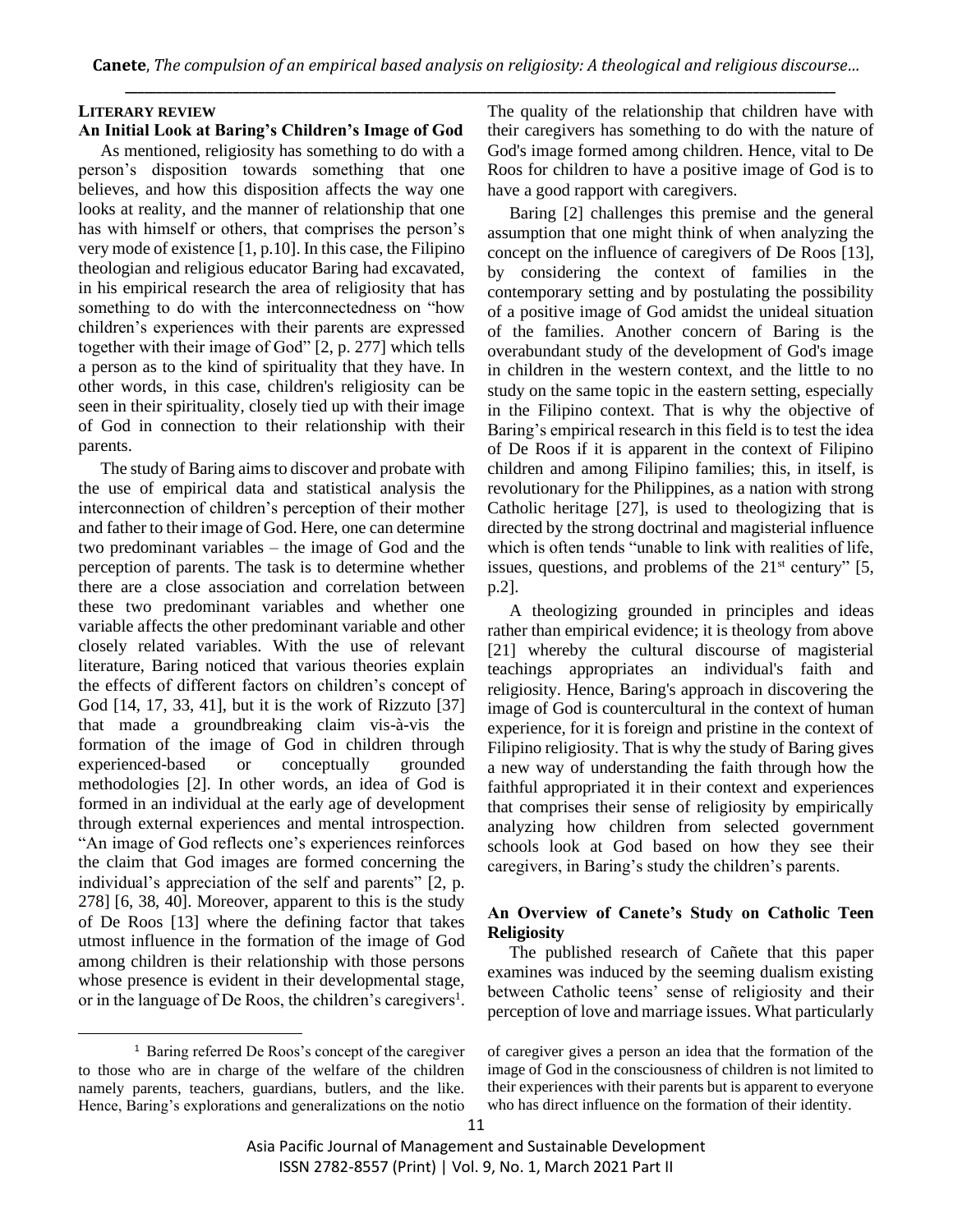moving in his study was the possibility of this perception on the variables above to openness to homosexual union while considering their Catholic upbringing, and to describe the kind of religiosity that they have whether it is in accord with the precepts of the Church (which is described as being religiously conservative) or not (hence categorizing them as liberal). If their notion on love and marriage is parallel to what the theological discourse of the Church or the demands of their faith, then they might be considered as practicing, but if they perceived and understand love and marriage apart from what is standardized by the Catholic faith, then they fall under the liberal wing [7]. Hence, there appears to a tension between the conservative wing and the liberal wing of the Catholic faith.

One of the objectives that Cañete has in mind in writing his work was to know, based on empirical evidence and statistical interpretations on the gathered results from various respondents, whether liberality or being part of the liberal wing means unfaithfulness to the teachings of the Christian faith, and therefore not irreligious, or one can still be considered religious or faithful to the precepts of the Catholic faith while taking a liberal stance. Hence, Canete has ventured to see how teens understand their Catholic faith and practice it in their ways, forming a theological discourse on Christian love and marriage that is germane and meaningful in today's social context, challenging the faithful to engage in a theological dialogue that leads to an advent of a contemporary novel religiosity. In doing so, he conducted an empirical study inviting some of his grade 12 students in the Senior High School Department of Pasig Catholic College as respondents.

The result of the said study proved interesting for it gives an idea of the relationship between liberalism and conservatism as applied in religious perception. The scholar R.N Van Wyk [45] has mentioned that liberalism in religious understanding is a school of thought that quashes conventional understanding and appropriation of religious belief. This paradigm of understanding has affected how liberal Christians live the faith, comprehend Christian tradition, and appropriates the Christian values in the demands of their current sociopersonal setting and context. In other words, liberal Christians find meaning in their religious beliefs in the circumstances of their lived experience, whereas conservative Christians find a hard time in going beyond established religious norms and accept novel appropriations of the faith. Hence, there is a conflict between their understanding of the faith and their religiosity [7].

The result of the empirical study bridged the gap between religious liberalism and conservatism. It is known that, because of the religious temperament of the young that comprise the kind of religiosity they have [20], young people are always being labeled as liberal and therefore, heretics. However, the result of Canete's study shows that young people can still be religious even though they have a liberal stance on the doctrinal dimension of their faith and an unconventional appropriation of this doctrinal dimension to the present context. By examining and interpreting the perception of the respondents on love, marriage, and religiosity, Canete was able to come up with the conclusion that young people are open to the possibility of the homosexual union while maintaining faithfulness to the essence of the Christian teaching on love, and their belief in the centrality of God in their life as well as the importance of religion.

# **FRAMEWORK**

The framework of Baring and Canete's respective work would help their corresponding readers know their apparent contribution to the world of religious education and draw possible interconnections between the two studies, especially on their significant contributions to the field. Nevertheless, one must determine the two works' overarching themes and subsequent analysis of their interconnectedness in religious studies.

The overarching theme of Baring's work, as mentioned above, has something to with the prevailing image of God among children as a result of their parental upbringing or their perception of their parents, caregivers, or those charged to look after them in relation with the manner on how they are raised. The children's experience of the way they are treated or taken care of constitutes their overall image of God as prescribed in the study of De Roos [13], Benson and Spilka [4], Rizzuto [38], Spilka, Shaver, and Kirkpatrick [40]. The idea of the possible relationship of one's image of God with parental perception is the working hypothesis in Baring's study. This working hypothesis was tested and probed in Filipino children using a research-made survey instrument formed by conducting a focus group discussion (FGD). The author deemed it essential that the respondents came from nonsectarian schools, "considering the challenging circumstances affecting the family backgrounds of most children enrolled in these schools" [2, p. 280]. From these nonsectarian schools, there were 241 identified respondents from the Grade five-level selected through convenience sampling.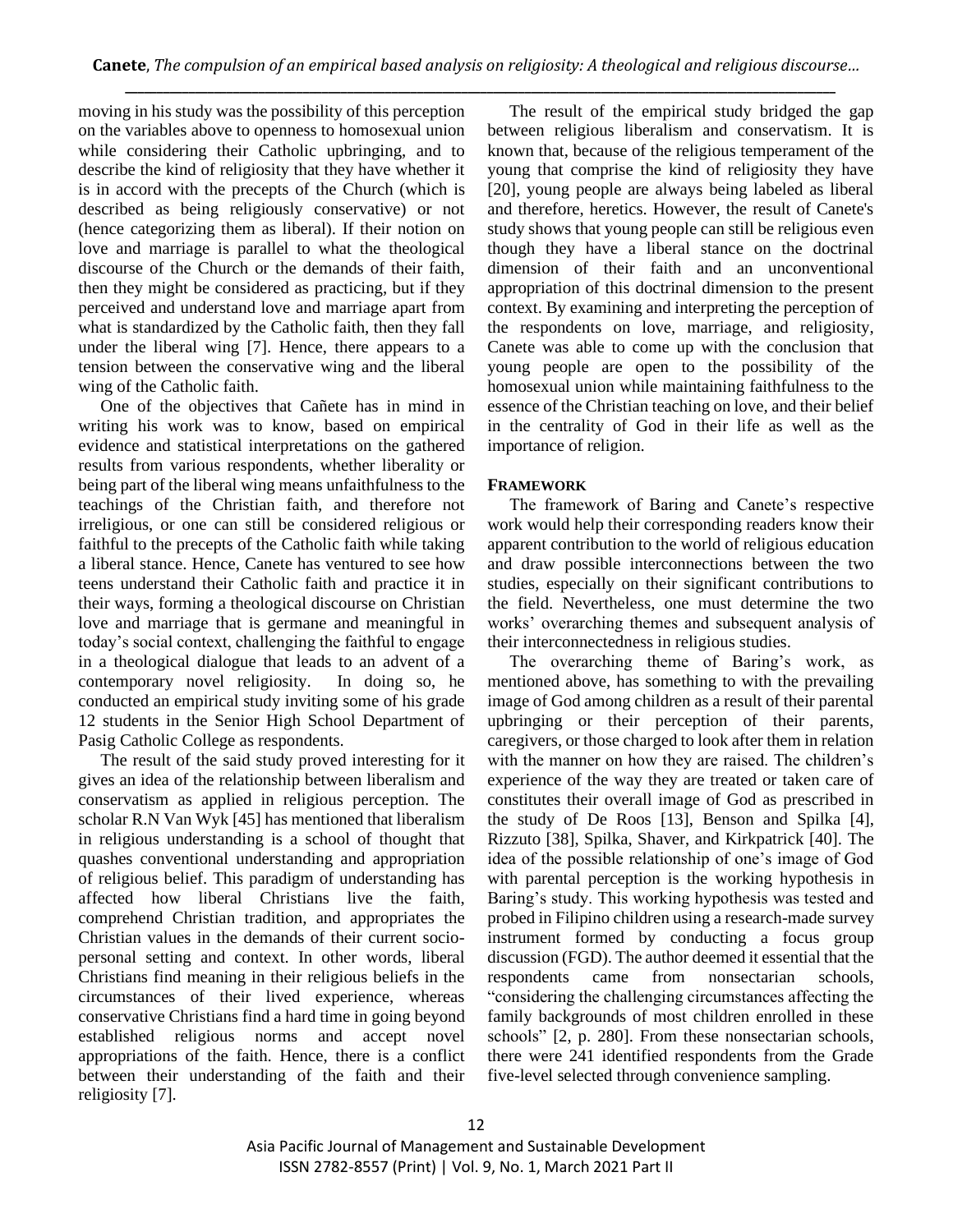The study's objective is to describe the predominant image of God using gathered empirical data from the selected grade five respondents. The working hypothesis, which is the subject of Baring's study, constitutes other relevant issues necessary to capture the essence of the working hypothesis. Issues like "experiences with father and mother that characterize respondents' perceptions, the qualitative relationship between their image of God and parents, and the possibility of any relationship between boys' and girls' perception in terms of selected religious experiences at home concerning parental or divine influence" [2, p. 279] are all part of the working hypothesis which determines the possible relationship between the image of God with parental perception. These variables, both nominal and ordinal were presented using crosstabulation, make up the very foundation of Baring's study or the very theme of his published work.

On the other hand, the cornerstone of Canete's work revolves around the moral question of the permissiveness of homosexual union about the sense of religiosity as perceived by selected Grade 12 Senior High School students of Pasig Catholic College. The author determined 214 samples out of 473 overall population sizes of Grade 12 students using Krejcie and Morgan's [23] table to determine samples. From these samples, Canete [7] determined their perception of homosexual union by giving them the self-constructed research instrument that would measure their religiosity and perception of love and marriage. These variables are necessary to determine if their notion of love and marriage inclines tolerance of homosexual union. The outcome of their response would establish the nature of their religiosity as belonging to the conservative wing or liberal wing of Christianity. Hence, the author had determined the potential permissiveness of homosexual union as the working hypothesis, while religiosity would be the independent variable, and the notion of love and marriage would be the dependent variables.

Looking closely at their overarching themes and their subsequent elements, one might draw a clandestine connection between the two-novel work themes about religious education. Religious education is not just a mere platform on which faith is known and understood [9] and where students learn about God, but it has something to do with how a person is changed and transformed by the things that one learns from the faith and of God [35]. Hence, knowledge has an indirect connection between attitude; Cognition influences emotions and behavior [30].

In religious studies, to make sense of learners' religious or theological concepts, a religious education instructor must not discredit how students understand those concepts based on their same experience in life. The way learners adequately understand an idea or a principle is through practical learning; it is learning while doing. Religious concepts like God as love or any other image that theology would ascribe to God would only be meaningful to a person, especially to students, if such a concept touched the realm of their experience. The study of Baring on God's image considers how children interpret God based on their experiences with their parents. Children would initially know about an aspect of God based on how they perceived these aspects and qualities in their parents, and this would be their parameters in dealing, looking, and considering others, comprising their religiosity as seen in Canete's study. Therefore, religious studies must offer a theological discourse platform where the Christian faith or other religious beliefs are enriched. It is also offering a proper venue, in this regard, for some religious, theological, liturgical, moral, and doctrinal clarifications for learners to better understand the norms of the Christian tradition without any daunting element. An exchange of religious experience under the spirit of genuine dialogue enriches the faith of people involved and the very faith itself, along with its theological and religious trappings.

## **PROBLEM**

The empirical dimension of religiosity should not be discredited in order to understand and describe the religious temperament of an individual and arrive at a theological reflection on how the faith is appropriated in the life of the person. This immensely enriches established theological norms and creates a dynamic movement in theological discourse. Therefore, one should take advantage and see the value of other schools of thought and disciplines in indulging in the richness of a person's religious experiences. However, knowing the right school of thought to seek counsel with and the appropriate discipline to be utilized is a riddle that one needs to resolve in this regard. These schools of thought and disciplines are tools that could help a person in describing diverse phenomena [28], in this case, the religiosity of an individual and their religious experiences. One needs to consider various factors in knowing the suitable tools to be used in understanding religious experience. Nonetheless, paramount consideration should be rendered on the nature of the religious experience and the questions that one wants to answer in the investigation process. Religious experience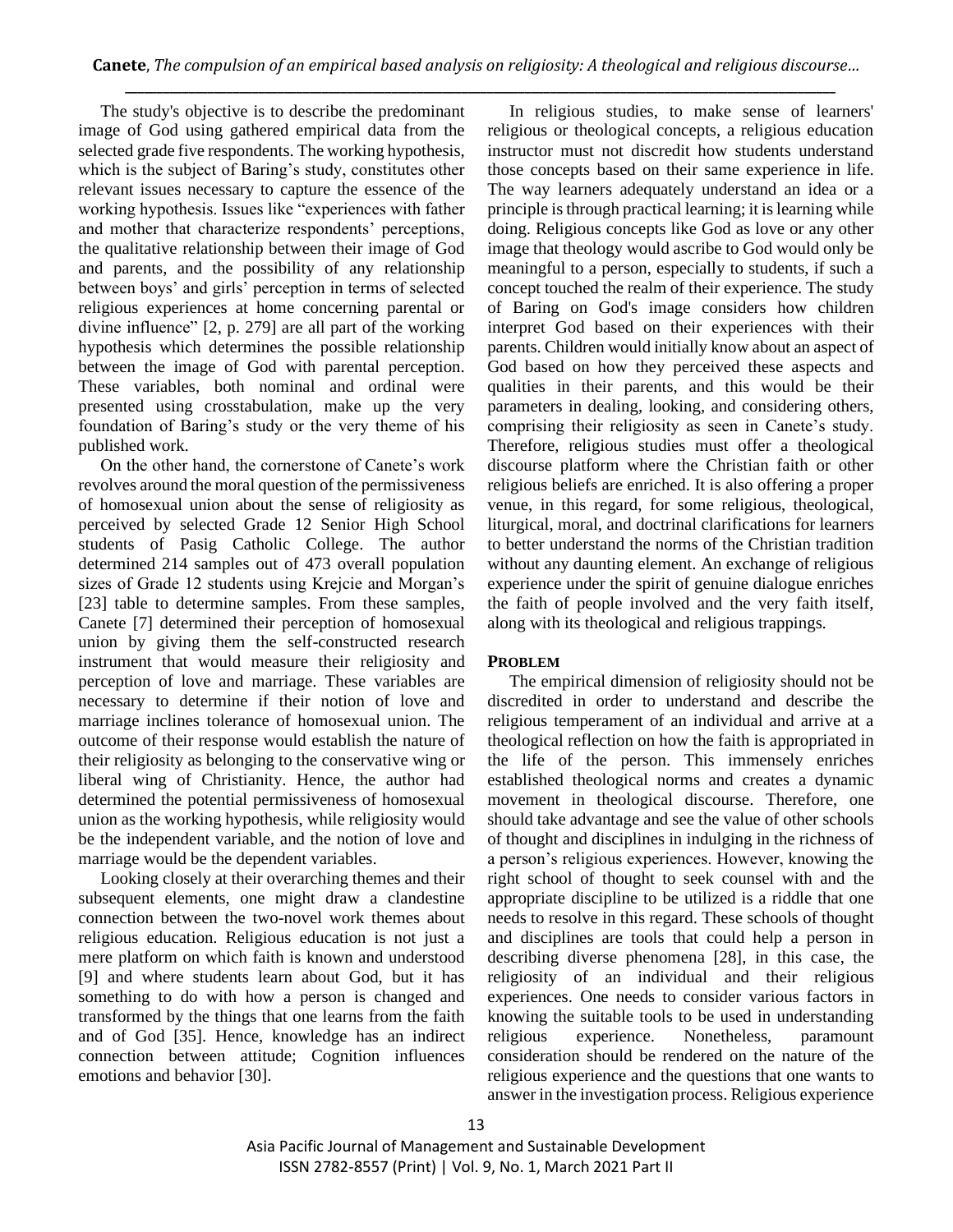necessitates a proper tool to be used in order to arrive at the proper interpretation and analysis [31] of its nature, and what one would want to investigate using the proper approach. Therefore, one must be clear about the objective of the investigation before arriving at any schools or thought or discipline toe used as a tool of investigation; the problem and possible inquiries that one wants to address in examining a religious experience or the religiosity of an individual; lastly, the nature of an individual's religiosity and its similar religious experience for "nature speaks of itself" [36].

These considerations are evident in the study of both Baring [2] and Canete [7]. Both authors are clear with their objectives, queries, and the things they wanted to investigate out of their own chosen topics of inquiry about religiosity, and how this is evident in their respondents' perception and experiences. Because of this attitude towards research investigation, Baring and Canete were able to make sense of the empirical data they have gathered and achieved their respective objectives of inquiry. By using the right tools and employing the right school of thought, both authors were able to give a straightforward narrative, characterization, and description of children's image of God in relation with their perception of their parents by Baring, and on the problem of teen religiosity as in line with the possibility of permissiveness in homosexual union by Canete.

Therefore, what tool did both authors use in their respective studies? How did they use these tools to make sense of the empirical data they have successfully gathered? What are some considerations, if there were any, did they cogitate in using those tools in their study? These are some of the questions the next part would answer, for it is vital that one understands and examine the manner of how these tools are being used, especially in the context of religious studies, in order to arrive at a plausible interpretational narrative that describes a religious experience in its very nature.

## **ANALYSIS**

As stated, Baring and Canete's theological and religious expositions are grounded in empirical analysis and driven by grounded data from the respondents themselves. Hence, it is a must for them to draw meaning from experience based on their respective respondents' perception. Therefore, in order to arrive at sound empirical interpretations of various gathered data on their respective field of inquiry in religious education, primarily in the field of children spirituality and religiosity, both authors have utilized the disciplines of statistics and the social sciences. The very framework

that they used in their studies was grounded in psychological and sociological ideologies [2, pp.278- 279] [7, pp. 52-54], and they approached the problem of their respective studies using statistical treatment, namely the Descriptive and Inferential Statistical Approach.

Descriptive statistical analysis is important for both studies for it gives the general characteristic by presenting data in an organized and summarized manner that best present a meaningful description [8, 24] Here, the children speak for themselves and the interpretation that one should be made does not go beyond what the data present in themselves. In context, in order to faithfully capture the very perception on the subject matter of both authors' corresponding respondents in their studies, Descriptive Statistics is a must. If one wants to know perceptions of a particular variable, Descriptive Statistical Analysis is the best way to utilize, for it remains faithful to what the data present in themselves. Hence, Descriptive Statistics is a fundamental element in any study that require empirical analysis and characterization of data. On the other hand, Inferential Statistical Analysis, as defined by the study of Chanoknath and Lourangrath [8, p.31], is "using the sample of descriptive statistics to make an inference" on the possibility of any relationship of each gathered data. Here, inferential statistics take one step further in analyzing what the data could mean in their association with each other that establishes part of the study's overall condition. Even though Descriptive Statistical Analysis could present sound results that might aid in the progress of a study, it is not complete without further inferentially analyzing the relationship of each data. Because every piece of data in its richness could offer a lot in building up the objective of a study, it is advisable to utilize both Descriptive and Inferential Statistical Analysis to be comprehensive in one's research.

The study of Baring entitled *Children's image of God and their parents: an exploration in children's spirituality* approached its identified problems by having a Descriptive Quantitative as its research design, which necessitates a plausible use of Descriptive Statistical Treatment. Baring has employed this kind of statistical treatment in his self-developed Likert scale and nominal scale measures given to his target respondents and was consistent with the variables defined in the study. The Descriptive Statistical treatment had given Baring a sound analysis on Nominal data using cross-tabulation frequency distribution; ordinal data were analyzed through summary statistics of the data's mean and standard deviation, and "to compare scores of religious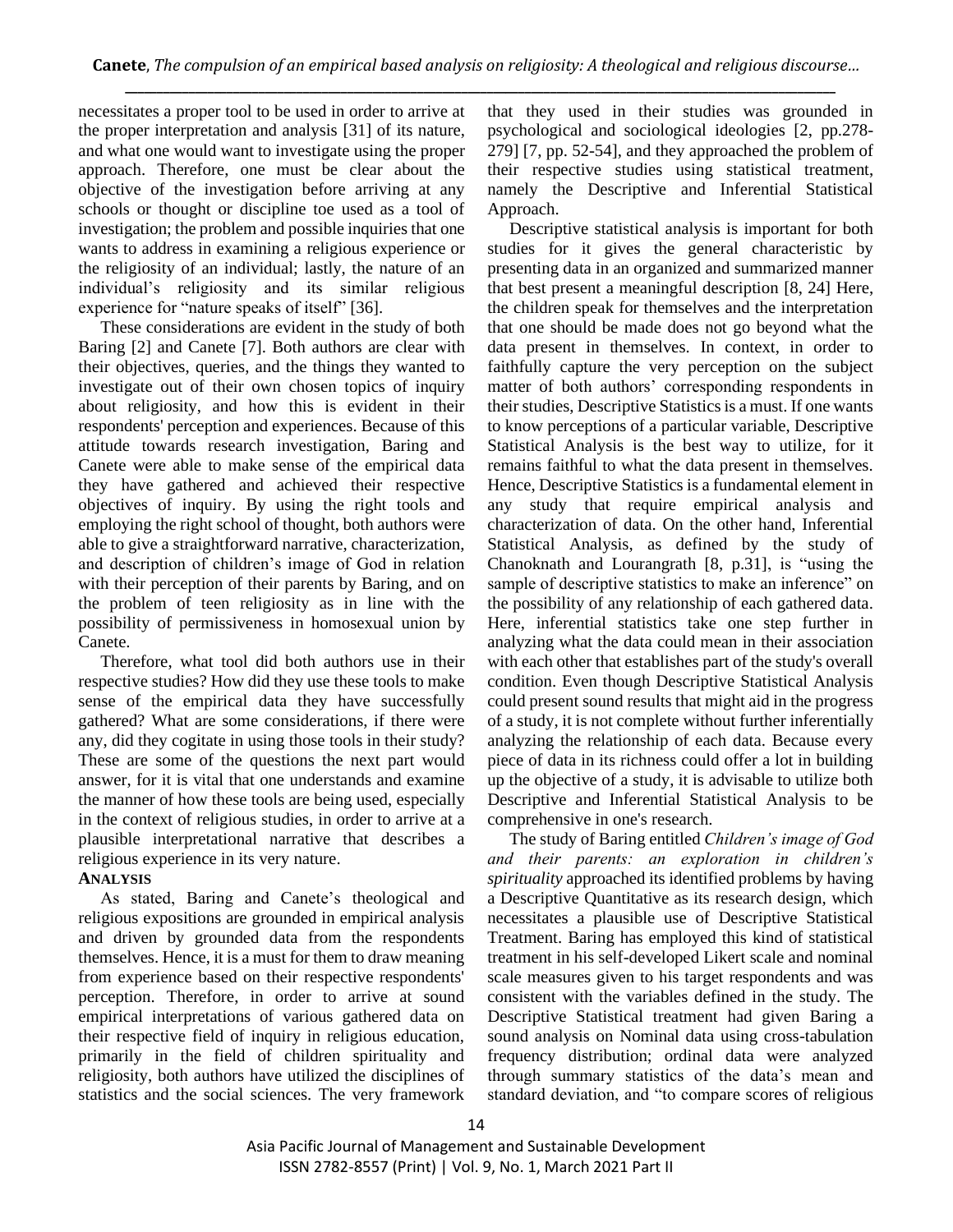experiences between boys and girls" [2, p.281], an independent sample t-test was used which is a kind of an Inferential Statistical Analysis. This gives the researcher not just the answer to his research problem and questions, but more importantly, some insights that pave the way for novel theological and religious discourse in the sphere of religious education.

The result and the insight of the study of Baring in the context of Filipino children in selected government schools challenge previous and present western scholarship on the direct influence of the environment and caregivers to children's inclusive image of God [4, 13, 38, 40], for "the children's experience with their parents do not appear to influence them to view God in a similar light. From a psychological viewpoint, the children assigned a functional image to their mother and fathers in contrast to a positive personal impression given to God" [2, p. 286].

On the other hand, Canete's study entitled *Teaching fundamental theological doctrines on love, marriage and religiosity: Reconciling the Church's teaching and the perspectives of Catholic teens* had approached the problem and the defined variables of his study by designing a Descriptive Mix-method Research Design, where it sought to measure the perception of the respondents on "preexisting ecclesial norm on love, marriage, and religiosity; illustrates their belief as conservative or liberal, and determines if such beliefs compliments or endangers the Church" an available, [7, p. 54]. However, to arrive at an appropriate outcome, the author had used both Descriptive Analysis and Pearson Correlation Analysis (Pearson-r) as the research's very statistical treatment on gathered data.

"Descriptive Analysis (DA) was used in treating and describing the basic feature of the data" [7, p. 55] of each variable stipulated in the study; DA has shown the scale or level of acceptability the responses of the author's samples fell. This is necessary for the author to determine the quality of his respondents' notion of love, marriage, and religiosity as liberal or conservative. While Pearson Correlation Analysis was operated in order to determine the possible relationship of each variable [42]; this would "determine if the sense of religiosity of the respondents has a significant relationship with their notion of love and marriage" [7, p.55]. With the aid of these statistical treatments, the result of Canete's study gave the academe and the sphere of religious education an idea that Catholic teens "do have a strong sense of Catholic faith" [7, p. 62] by having a firm belief in God and the precepts of the Church. However, their perception of love and marriage goes beyond the restrictions of gender and

magisterial teachings, leading to the appreciation of homosexual union, which comprises their religious temperament.

 The result of Baring's study, therefore, offers an avenue for a relevant discourse on the theology of *imago Dei* (image of God), where its established doctrinal theology meets the empirical and perception-based theology, in order to arrive at a meaningful theological and religious synthesis on the subject matter. The same goes in Canete's study, where the theology of love and marriage are appropriated in the context of individuals whose gender does not belong to the conventional while maintaining the essence of such theologies. Equally, the same study has given one an idea that the young, religious and spiritual in their ways, have something to offer in making the faith and the belief in the divine relevant in the present context [34]. The voice of the young is the contextualization of faith in contemporary times. The empirical study of Baring and Canete in theology and religious education offers a way of seeing the faith from the perspective, perception, temperament, and lived experience of people. This lived experience bellows the mystery of the incarnation of God – a God who became man and dwell among humanity (Cf. John 1:14) and walks side-by-side with the entire human race (Cf. 2 Timothy 3:16).

## **DISCUSSION**

New ways of seeing and discovering the faith would not be possible if the theological and religious discourse is trapped within the four corners of the faith's scholastic interpretation. If such would ever happen, the light of the faith with its theological and religious dimensions "might have been considered sufficient for societies of old but was felt to be of no use for new times, for humanity comes of age, proud of its rationality and anxious to explore the future in novel ways" [18, p. 4]. For the faith to be meaningful to modern times, theological and religious discourse should be done in its very arena; the theological and religious discourse should permeate the very fabric of modern thought and find its relevance in its pedagogical discourse. Hence, the discourse should ground itself in the inductive way of exploring ideas where human experience and how an individual looks at specific matters of reality.

The starting point of theological and religious discourse is the human experience and not the established doctrinal nor magisterial ideologies, giving an individual in the spectrum of theology and religious education "a fresh vision and new eyes to see" [18, p. 6] in understanding things. It is like finding God in all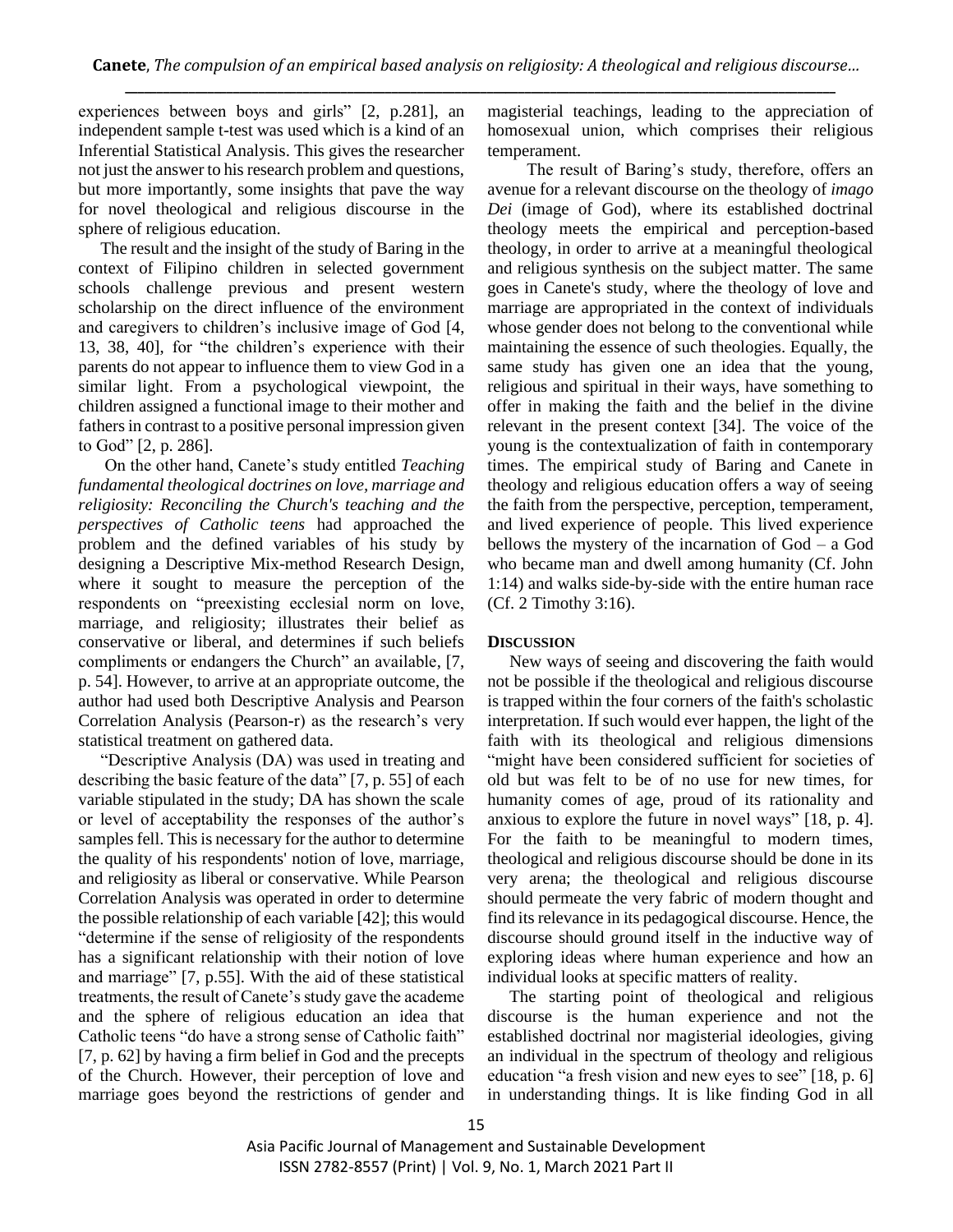things, especially in the dynamism, particularity, and littleness of human experience [10, 32]. Understanding the faith, with all its tenets, from the perspective of human experience humanizes theological and religious discourse [11, 39]. As mentioned in the introductory part of this study, an empirically based reflection paves the way for novel theological and religious discourse that is more human than conceptual, enabling an individual to take ownership of such discourse and experience the Divine's indwelling presence evident in his/her life.

Hence, it is necessary to utilize what the social, human, and statistical sciences and the like in empiricalbased theological and religious analysis. Statistical tools like what Baring and Canete had used in their respective studies present a methodology in approaching gathered empirical data. At the same time, social and human sciences and the theological and religious sciences could draw some sense and make inferential analyses out of the results of statistical evaluation. Descriptive and Inferential Statistical Treatment would be helpful because it helps a researcher to precisely know the perception of an individual regarding an aspect of the faith that is being inquired based on their experiences and establish connections between data to detect "lingering phenomena." This is what Baring and Canete did in understanding how their respondents understand and look at the subject of religious and theological inquiry presented to them, and how they affect their overall behavior and outlook in life given the dimensions and variables of their study. Hence, these tools and schools of thought had satisfied the overall research design of their respective studies. Therefore, statistics and other schools of thought go hand-in-hand in the case of an empirically-based study of religiosity and theology, for one offers the methodology, and the other offers the principle.

## **CONCLUSION**

To conclude, studies on theology and religious education would be meaningful and relevant enough if individuals can see themselves in the narrativity of each theological and religious discourse; they can "own" the discourse, reshape the sense of such discourse without taking away its essence, and enrich it in the course of self-appropriation. The appropriation of the faith in the personal context of an individual does not belittle nor deconstruct the *sensus fidei* (sense of the faith) but augments it in the ever-changing context of the lived world of human beings; with this, the faith with all its theological and religious trappings becomes meaningful and worthwhile. The faith is not just a complex narration

of doctrinal narratives and taciturn ideas, but a tangible experience on divine reality where God becomes present in the personal world of the person. This idea connotes the personalization and humanization of the faith instead of its doctrinal rigidity. Hence, theology and religious education is a narration of an expression of a personal journey where one realizes the ever-pertinent presence of God in one's life, comprising a kind of religious temperament or, in short, one's religiosity. This approach towards the faith offers novel theological and religious discourse that needs to be examined, heard, and explored. Therefore, one needs proper tools in excavating the richness of this pristine territory of an experience-based theology and religiosity seen in one's religiosity.

Moreover, one could best inquire about the aid of social and human sciences as well as statistics. The human sciences could offer principles and ideologies that one could use to examine a person's theological and religious perception; however, statistics offer the methodology on how to approach them. The utilization of these tools could present a sound and practical understanding of the object matter and lead to the subsistence of new theological and religious hypotheses that make the faith ever relevant. In context, this study, places paramount prominence on an empirical-based approach towards examining the phenomenon of personal religiosity and the practical theological and religious discourse, believing that understanding the religious temperament of people in their context would enrich the repertoire of theological and religious treatise and make the faith and God present in the here and the now.

## **REFERENCES**

- [1] Bae, B. (2016). Believing selves and cognitive dissonance: Connecting individual and society via "Belief". Religions, 7(7), 86. https://doi.org/10.3390/rel7070086
- [2] Baring, R. (2012). Children's image of God and their parents: Explorations in children's spirituality. International Journal of Children's Spirituality, 17(4), 277-289. https://doi.org/10.1080/1364436x.2012.746935
- [3] Baring, R. V., Lee, R., Sta Maria, M., & Liu, Y. (2016). Configuration of student Spirituality/Religiosity: evidence from a Philippine university. International Journal of Children's Spirituality, 21(3-4), 163-176. https://doi.org/10.1080/1364436X.2016.1207617
- [4] Benson, P., and B. Spilka. 1973. God image as a function of self-esteem and locus of control. Journal for the Scientific Study of Religion 12: 297–310.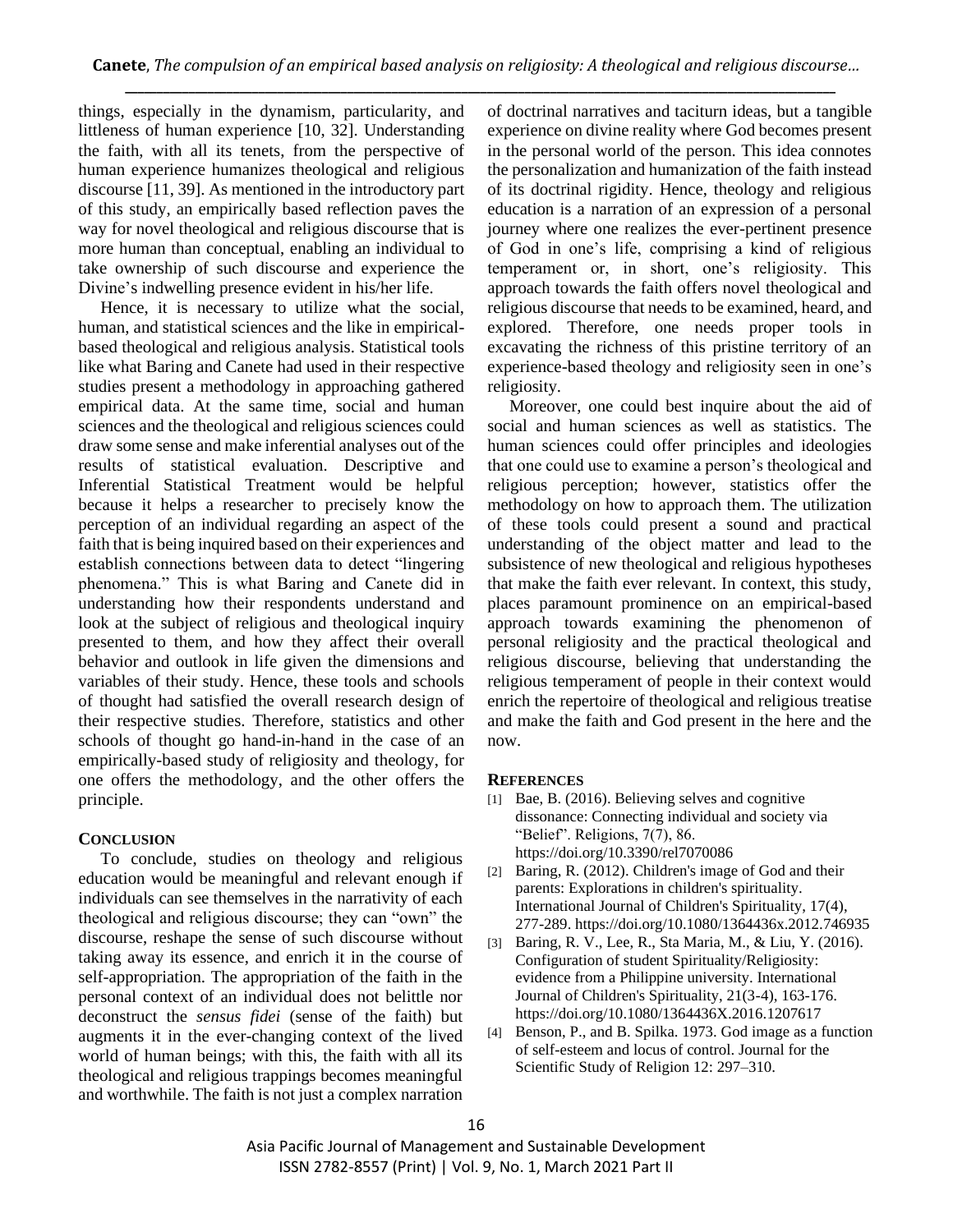- [5] Cacho, R. G. (2020). At the Heart of Jesus: A Theological Reflection of the 1593 Ama Namin. St. Scholastica's College, Manila.
- [6] Canete, J. O., & Pandey, D. (2020). The social dynamics of spirituality and youthfulness: A social interplay between disposition and process. Indonesian Journal of Social and Environmental Issues (IJSEI), 1(2), 123-132. https://doi.org/10.47540/ijsei.v1i2.53
- [7] Cañete, J. J. (2020). Teaching basic theological doctrines on love, marriage and religiosity: Reconciling the Church's teaching and the perspectives of Catholic teens. International Journal of Research Studies in Education, 9(2), 51-65. https://doi.org/10.5861/ijrse.2020.5814
- [8] Chanoknath, S., & Lourangrath, P. I. (2015). Descriptive and Inferential Statistics. International Journal of Research and Methodology in Social Science, 1(1), 22- 35.
- [9] Clayton, M., & Stevens, D. (2018). What is the point of religious education? Sage Journal, 16(1), 65-81. https://doi.org/10.1177%2F1477878518762217
- [10] Cueto, A., & Del Castillo, F. (2017). Finding God in the ordinary: Exposition of the little flower's spirituality. Asia Pacific Journal of Multidisciplinary Research, 5(1), 160-174.
- [11] De Gruchy, J. W. (2018). Christian humanism, progressive Christianity and social transformation. Journal for the Study of Religion, 31(1). https://doi.org/10.17159/2413-3027/2018/v31n1a3
- $[12]$  De Mesa, J. M. (1996). Following the Way of the Disciples: A Guide for Doing Christology in a Cultural Context. EAPI Pastoral Resources.
- [13] De Roos, Simone, Iedema, Jurjen, Miedema, Siebren. April 2001. Young children's descrip- tions of God: Influences of parents' and teachers' God concepts and religious denomina- tion of schools. Journal of Beliefs and Values: Studies in Religion and Education 22(1): 19–30.
- [14] Dickie, J.R., A.K. Eschleman, D.M. Merasco, M. Vander Wilt, and M. Johnson. 1997. Parent-child relationships and children's images of God. Journal for the Scientific study of Religion 36: 25–43.
- [15] Erricker, C. (2010). Religious education: A conceptual and interdisciplinary approach for secondary level. Routledge.
- [16] Flood, G. (1999). Beyond phenomenology: Rethinking the study of religion. A&C Black.
- [17] Fowler, James. 1989. Strength for the journey: Early childhood development in selfhood and faith, in, Faith development in early childhood, ed. D.A. Blazer. Kansas City, MO: Sheed & Ward, 1–36.
- [18] Francis. (2013, June 29). Lumen Fidei. Vatican. https://www.vatican.va/content/dam/francesco/pdf/encyc licals/documents/papa-francesco\_20130629\_enciclicalumen-fidei\_en.pdf
- [19] Hope Channel Southeast Asia. (2020, March 16). The importance of religion. Hope Channel South East Asia |

Christian Television. https://hopetv.asia/articles/theimportance-of-religion/

- [20] Khoynezhad, G., Rajaei, A. R., & Sarvarazemy, A. (2012). Basic Religious Beliefs and Personality Traits. Iranian Journal of Psychiatry, 7(2), 82-86. https://www.ncbi.nlm.nih.gov/pmc/articles/PMC342864 2/
- [21] Krasevac, E. L. (1987). 'Christology from above' and 'Christology from below'. The Thomist: A Speculative Quarterly Review, 51(2), 299-306. https://doi.org/10.1353/tho.1987.0032
- [22] Kreilein, A. (2017, April 18). The importance of faith in our lives. Medium. https://medium.com/@AK3R303\_63416/the-importanceof-faith-in-our-lives-43b3e6eb4ff8
- [23] Krejcie, R. V., & Morgan, D. W. (1970). Determining sample size for research activities. Educational and Psychological Measurement, 30(3), 607-610. https://doi.org/10.1177/001316447003000308
- [24] Laerd. (2018). Descriptive and inferential statistics. SPSS Statistics Tutorials and Statistical Guides. https://statistics.laerd.com/statistical-guides/descriptiveinferential-statistics.php
- [25] Liagkis, M. K. (2016). Teaching religious education in schools and adolescents' social and emotional development. An action research on the role of religious education and school community in adolescents' lives. Journal of Cultural and Religious Studies, 4(2). https://doi.org/10.17265/2328-2177/2016.02.004
- [26] Lim, C. (2015). Religion and subjective well-being across religious traditions: Evidence from 1.3 million Americans. Journal for the Scientific Study of Religion, 54(4), 684-701. https://doi.org/10.1111/jssr.12232
- [27] Lipka, M. (2015, January 9). 5 facts about catholicism in the Philippines. Pew Research Center. https://www.pewresearch.org/fact-tank/2015/01/09/5 facts-about-catholicism-in-the-philippines/
- [28] Lumen. (n.d.). Psychological perspectives: Introduction to psychology. Lumen Learning – Simple Book Production. https://courses.lumenlearning.com/wsusandbox/chapter/psychological-perspectives/
- [29] McCutcheon, R. T. (1997). Manufacturing religion: The discourse on Sui generis religion and the politics of nostalgia. Oxford University Press.
- [30] Millar, M. G., & Tesser, A. (1989). The effects of affective-cognitive consistency and thought on the attitude-behavior relation. Journal of Experimental Social Psychology, 25(2), 189-202. https://doi.org/10.1016/0022-1031(89)90012-7
- [31] Moser, P. K. (2019). Understanding religious experience: From conviction to life's meaning. Cambridge University Press.
- [32] Nagy, B. (2011). Personal relationship between God and human persons: In the center of our human reality and Christian theology [Master's thesis].